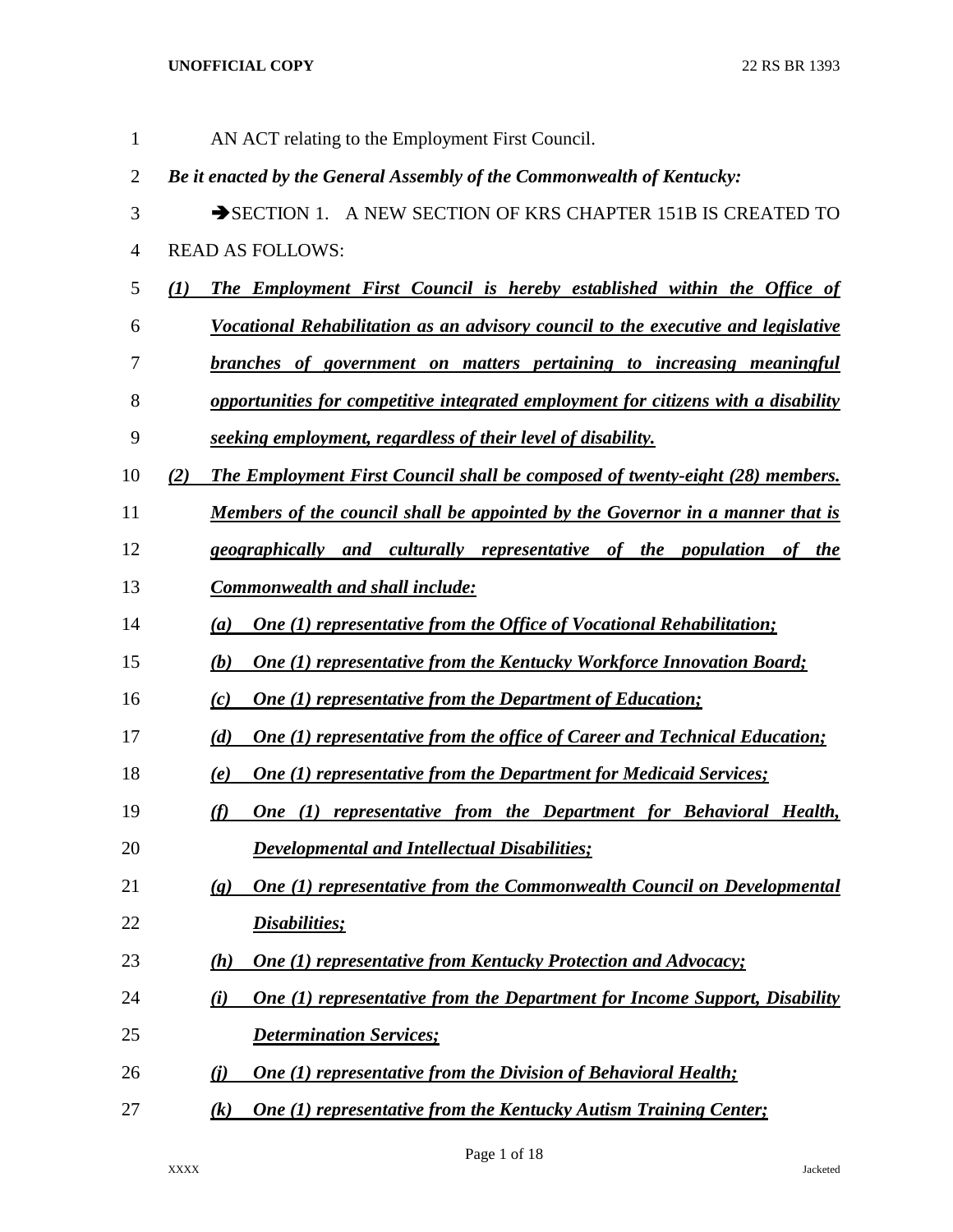| $\mathbf{1}$ |     | representative from the Department for Behavioral Health,<br>(l)<br><b>One</b><br>(I)                                                                          |
|--------------|-----|----------------------------------------------------------------------------------------------------------------------------------------------------------------|
| 2            |     | Developmental and Intellectual Disabilities, Office of Autism;                                                                                                 |
| 3            |     | (I)<br>representative from the<br>University of Kentucky<br><b>One</b><br><b>Human</b><br>(m)                                                                  |
| 4            |     | <b>Development Institute;</b>                                                                                                                                  |
| 5            |     | Two (2) representatives from a state vocational rehabilitation provider<br>(n)                                                                                 |
| 6            |     | <i>agency;</i>                                                                                                                                                 |
| 7            |     | (I)<br><i><b>Statewide</b></i><br>Council<br><i>for</i><br><b>Vocational</b><br>$\boldsymbol{\left( o \right)}$<br><i>representative</i><br>from<br><b>One</b> |
| 8            |     | <b>Rehabilitation;</b>                                                                                                                                         |
| 9            |     | <b>One (1) representative from the Kentucky Chamber of Commerce;</b><br>(p)                                                                                    |
| 10           |     | <b>One (1) representative from the Council of State Governments;</b><br>$\left( q\right)$                                                                      |
| 11           |     | Four (4) representatives each having at least one (1) of the following<br>(r)                                                                                  |
| 12           |     | qualifications:                                                                                                                                                |
| 13           |     | A physical or mental impairment that substantially limits one (1) or<br>1.                                                                                     |
| 14           |     | <u>more major life activity;</u>                                                                                                                               |
| 15           |     | A history or record of such an impairment; or<br>2.                                                                                                            |
| 16           |     | A person who is perceived by others as having such an impairment;<br>3.                                                                                        |
| 17           |     | Two (2) representatives who have an immediate family member with a<br>(s)                                                                                      |
| 18           |     | disability; and                                                                                                                                                |
| 19           |     | Four (4) representatives of business, industry, and labor.<br>(t)                                                                                              |
| 20           | (3) | After the initial appointments, members of the Employment First Council shall                                                                                  |
| 21           |     | serve terms of three (3) years. Members shall be eligible to succeed themselves                                                                                |
| 22           |     | and shall serve until their successor is appointed.                                                                                                            |
| 23           | (4) | Members of the Employment First Council shall not be paid for their service as                                                                                 |
| 24           |     | council members, and shall not be reimbursed for any expenses involved in                                                                                      |
| 25           |     | <i><u><b>attending council meetings.</b></u></i>                                                                                                               |
| 26           | (5) | The Employment First Council shall elect a chair, a vice chair, and a legislative                                                                              |
| 27           |     | liaison from its council members who shall serve in those capacities until                                                                                     |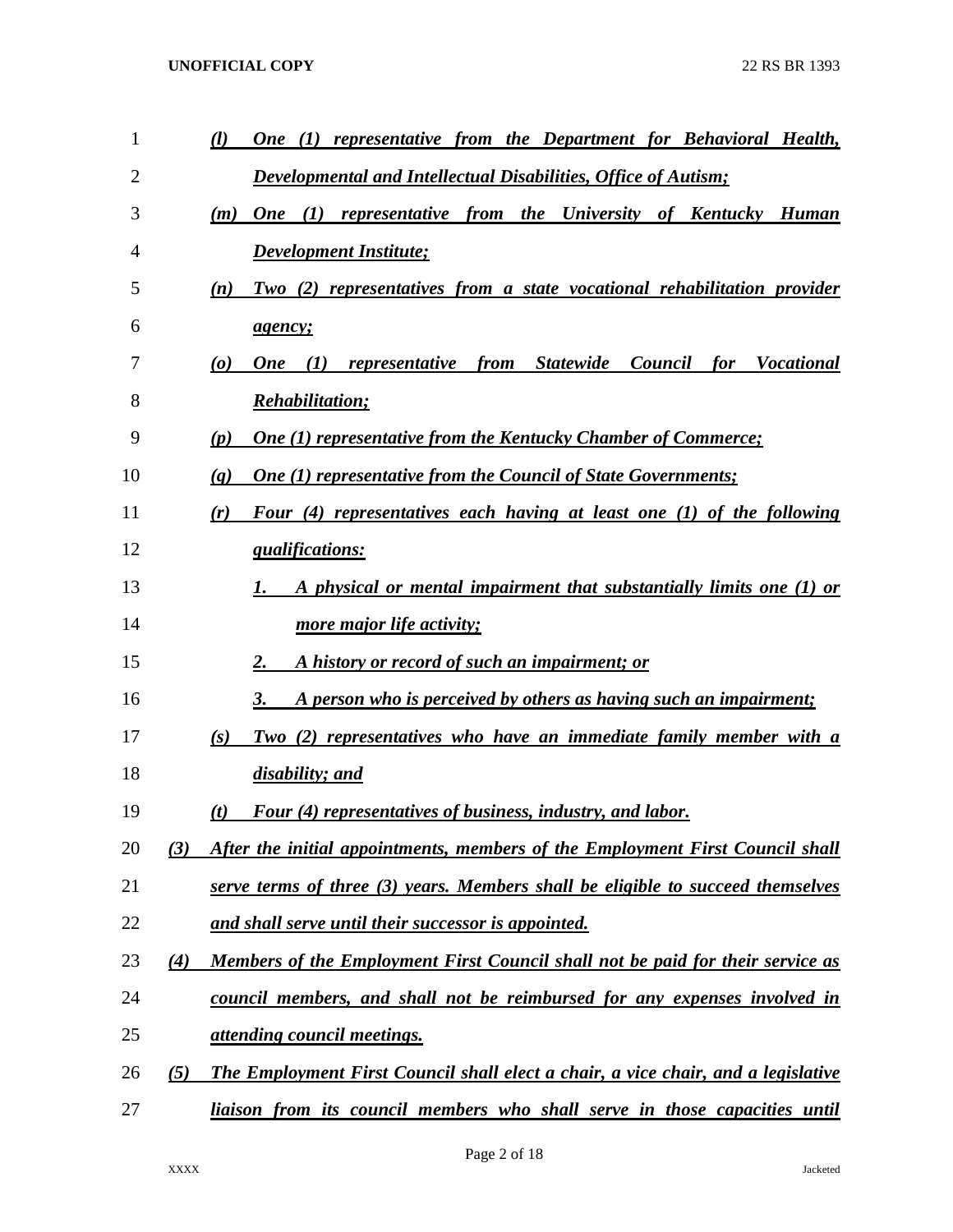| $\mathbf{1}$ | replaced. The legislative liaison shall communicate with the legislative and                      |
|--------------|---------------------------------------------------------------------------------------------------|
| 2            | executive branch about the council's progress and ensure that the work of the                     |
| 3            | council is separate and distinct from the work of the Statewide Council for                       |
| 4            | <b>Vocational Rehabilitation.</b>                                                                 |
| 5            | (6)<br>A majority of council members shall constitute a quorum for the purposes of                |
| 6            | conducting business. The council shall be subject to the provisions of the                        |
| 7            | Kentucky Open Records Act, as set forth in KRS 61.870 to 61.884.                                  |
| 8            | (7)<br><b>The Employment First Council shall meet quarterly, upon the call of the chair, or</b>   |
| 9            | at the request of the secretary of the Education and Workforce Development                        |
| 10           | Cabinet. The council shall receive assistance in carrying out its administrative                  |
| 11           | functions from the Department of Workforce Development and shall be attached                      |
| 12           | to the Education and Workforce Development Cabinet for administrative                             |
| 13           | <i>purposes.</i>                                                                                  |
| 14           | A NEW SECTION OF KRS CHAPTER 151B IS CREATED TO<br>$\rightarrow$ SECTION 2.                       |
| 15           | <b>READ AS FOLLOWS:</b>                                                                           |
| 16           | <b>The Employment First Council shall:</b>                                                        |
| 17           | (I)<br><b>Identify state policies that create disincentives for the employment of people with</b> |
| 18           | disabilities and develop recommendations to address and eliminate those                           |
| 19           | disincentives;                                                                                    |
| 20           | Develop training and resources for families, self-advocates, public and private<br>(2)            |
| 21           | providers, and employers on the benefits of competitive integrated employment of                  |
| 22           | <u>workers with a disability;</u>                                                                 |
| 23           | (3)<br>Recommend the development and implementation of policies and effective                     |
| 24           | practices for providers of supported employment services that increase                            |
| 25           | employment opportunities for workers with a disability;                                           |
| 26           | Utilize appropriate metrics to assess progress of efforts to increase the competitive<br>(4)      |
| 27           | integrated employment of workers with a disability; and                                           |

Page 3 of 18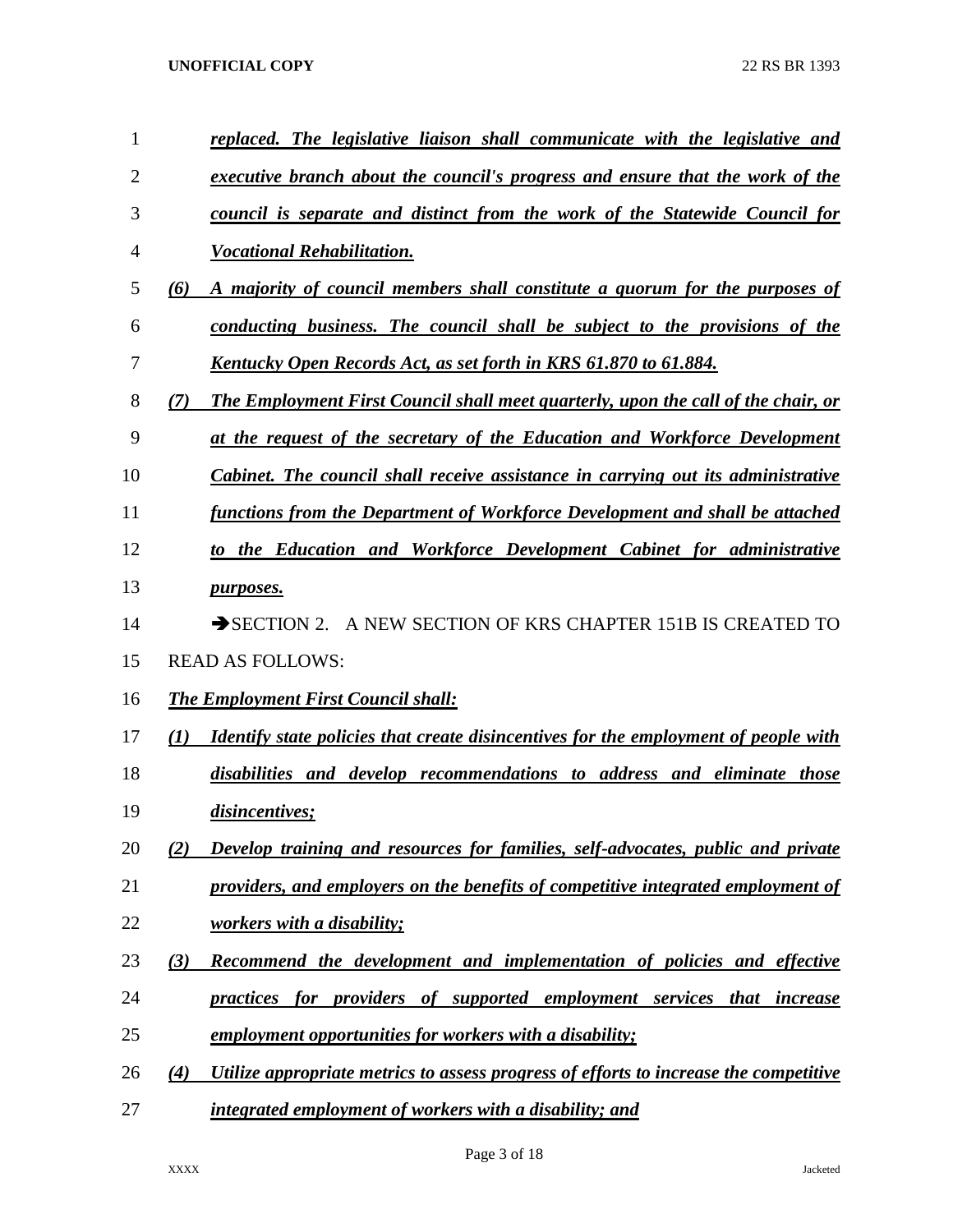# *(5) Submit an annual report by December 1 to the Legislative Research Commission,*

- *the secretary of the Education and Workforce Development Cabinet, and the Governor summarizing its findings and recommendations.*
- 4 Section 3. KRS 12.020 is amended to read as follows:

 Departments, program cabinets and their departments, and the respective major administrative bodies that they include are enumerated in this section. It is not intended that this enumeration of administrative bodies be all-inclusive. Every authority, board, bureau, interstate compact, commission, committee, conference, council, office, or any other form of organization shall be included in or attached to the department or program cabinet in which they are included or to which they are attached by statute or statutorily authorized executive order; except in the case of the Personnel Board and where the attached department or administrative body is headed by a constitutionally elected officer, the attachment shall be solely for the purpose of dissemination of information and coordination of activities and shall not include any authority over the functions, personnel, funds, equipment, facilities, or records of the department or administrative body.

I. Cabinet for General Government - Departments headed by elected officers:

- (1) The Governor.
- (2) Lieutenant Governor.
- (3) Department of State.
- (a) Secretary of State.
- (b) Board of Elections.
- 23 (c) Registry of Election Finance.
- (4) Department of Law.
- (a) Attorney General.
- (5) Department of the Treasury.
- (a) Treasurer.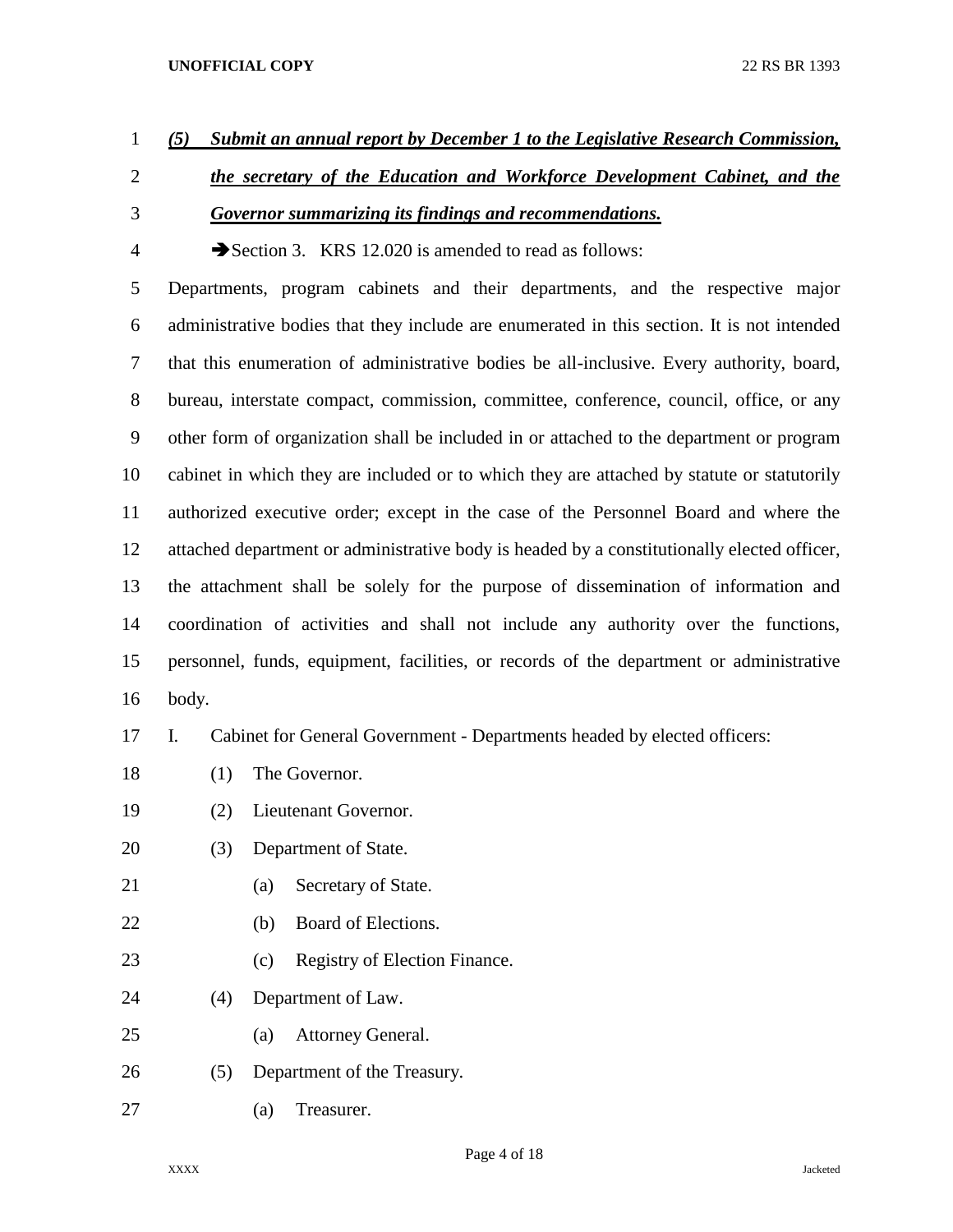| $\mathbf{1}$ |    | (6) |     |    |               | Department of Agriculture.                     |
|--------------|----|-----|-----|----|---------------|------------------------------------------------|
| 2            |    |     | (a) |    |               | Commissioner of Agriculture.                   |
| 3            |    |     | (b) |    |               | Agricultural Development Board.                |
| 4            |    |     | (c) |    |               | Kentucky Agricultural Finance Corporation.     |
| 5            |    | (7) |     |    |               | Auditor of Public Accounts.                    |
| 6            | П. |     |     |    |               | Program cabinets headed by appointed officers: |
| 7            |    | (1) |     |    |               | Justice and Public Safety Cabinet:             |
| 8            |    |     | (a) |    |               | Department of Kentucky State Police.           |
| 9            |    |     |     | 1. |               | Office of Administrative Services.             |
| 10           |    |     |     |    | a.            | Division of Operational Support.               |
| 11           |    |     |     |    | b.            | Division of Management Services.               |
| 12           |    |     |     | 2. |               | Office of Operations.                          |
| 13           |    |     |     |    | a.            | Division of West Troops.                       |
| 14           |    |     |     |    | b.            | Division of East Troops.                       |
| 15           |    |     |     |    | c.            | Division of Special Enforcement.               |
| 16           |    |     |     |    | d.            | Division of Commercial Vehicle Enforcement.    |
| 17           |    |     |     | 3. |               | Office of Technical Services.                  |
| 18           |    |     |     |    | a.            | Division of Forensic Sciences.                 |
| 19           |    |     |     |    | b.            | Division of Information Technology.            |
| 20           |    |     | (b) |    |               | Department of Criminal Justice Training.       |
| 21           |    |     | (c) |    |               | Department of Corrections.                     |
| 22           |    |     | (d) |    |               | Department of Juvenile Justice.                |
| 23           |    |     | (e) |    |               | Office of the Secretary.                       |
| 24           |    |     | (f) |    |               | Office of Drug Control Policy.                 |
| 25           |    |     | (g) |    |               | Office of Legal Services.                      |
| 26           |    |     | (h) |    |               | Office of the Kentucky State Medical Examiner. |
| 27           |    |     | (i) |    | Parole Board. |                                                |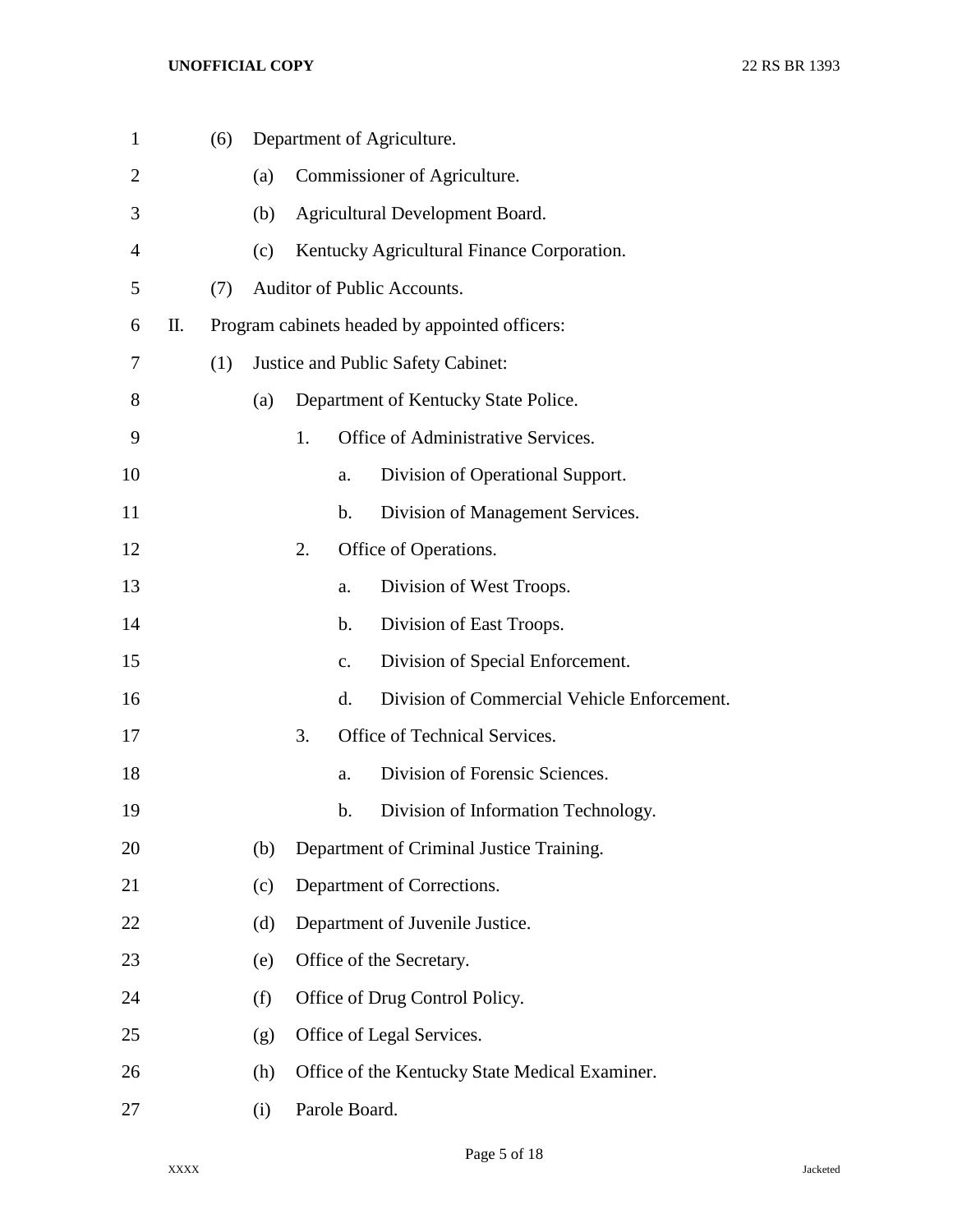| $\mathbf{1}$   |     | (j) |                  | Kentucky State Corrections Commission.                |
|----------------|-----|-----|------------------|-------------------------------------------------------|
| $\overline{2}$ |     | (k) |                  | Office of Legislative and Intergovernmental Services. |
| 3              |     | (1) |                  | Office of Human Resource Management.                  |
| 4              |     |     | 1.               | Division of Human Resource Administration.            |
| 5              |     |     | 2.               | Division of Employee Management.                      |
| 6              |     | (m) |                  | Department of Public Advocacy.                        |
| 7              |     | (n) |                  | Office of Communications.                             |
| 8              |     |     | 1.               | Information Technology Services Division.             |
| 9              |     | (0) |                  | Office of Financial Management Services.              |
| 10             |     |     | 1.               | Division of Financial Management.                     |
| 11             |     | (p) |                  | Grants Management Division.                           |
| 12             | (2) |     |                  | <b>Education and Workforce Development Cabinet:</b>   |
| 13             |     | (a) |                  | Office of the Secretary.                              |
| 14             |     |     | 1.               | Governor's Scholars Program.                          |
| 15             |     |     | 2.               | Governor's School for Entrepreneurs Program.          |
| 16             |     |     | 3.               | Office of the Kentucky Workforce Innovation Board.    |
| 17             |     |     | $\overline{4}$ . | Foundation for Adult Education.                       |
| 18             |     |     | 5.               | Early Childhood Advisory Council.                     |
| 19             |     | (b) |                  | Office of Legal and Legislative Services.             |
| 20             |     |     | 1.               | Client Assistance Program.                            |
| 21             |     | (c) |                  | Office of Communication.                              |
| 22             |     | (d) |                  | Office of Administrative Services.                    |
| 23             |     |     | 1.               | Division of Human Resources.                          |
| 24             |     |     | 2.               | Division of Operations and Support Services.          |
| 25             |     |     | 3.               | Division of Fiscal Management.                        |
| 26             |     | (e) |                  | Office of Technology Services.                        |
| 27             |     | (f) |                  | Office of Educational Programs.                       |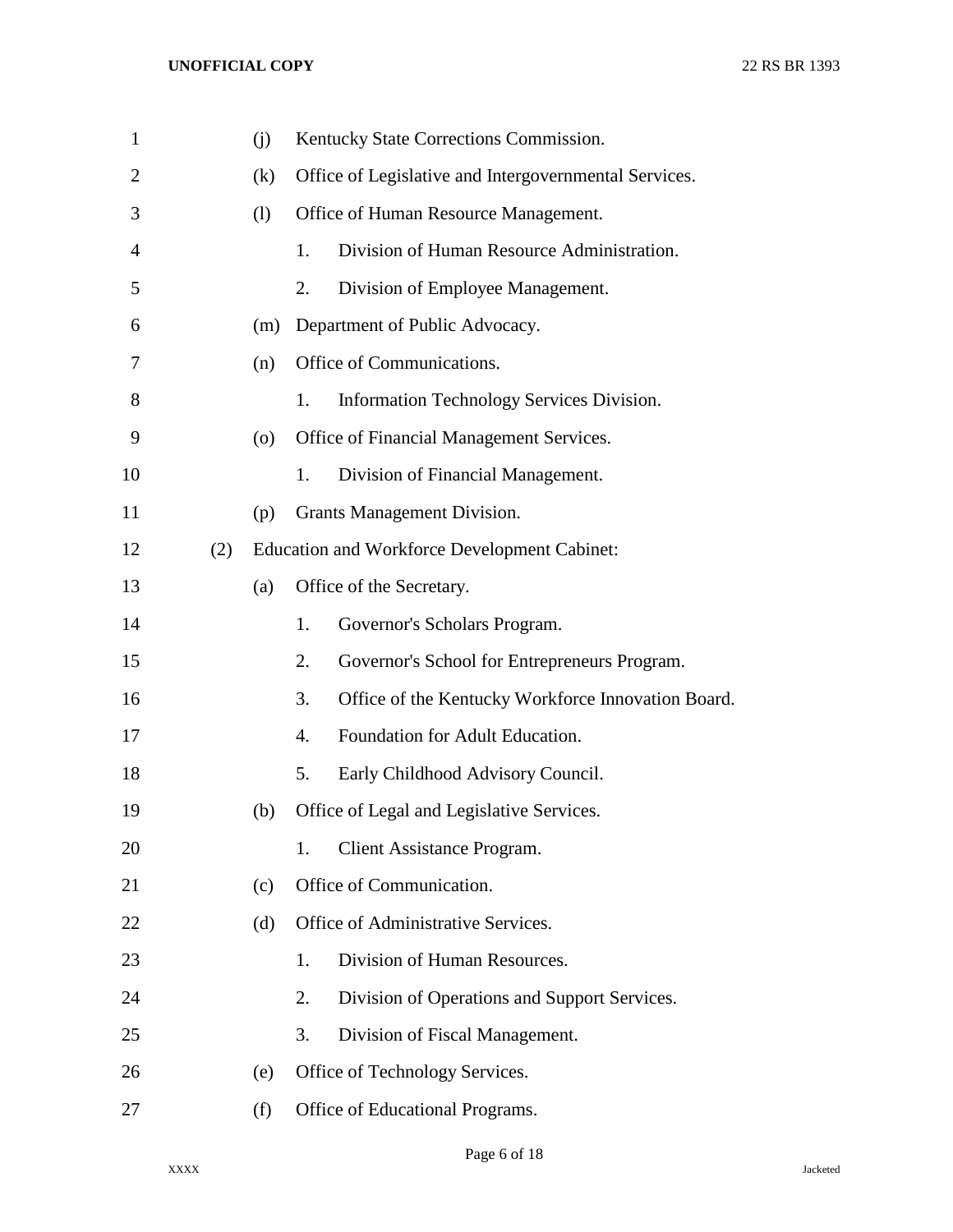| $\mathbf{1}$ | (g)                |    | Office of the Kentucky Center for Statistics.                     |
|--------------|--------------------|----|-------------------------------------------------------------------|
| 2            | (h)                |    | Board of the Kentucky Center for Statistics.                      |
| 3            | (i)                |    | Board of Directors for the Center for School Safety.              |
| 4            | (j)                |    | Department of Education.                                          |
| 5            |                    | 1. | Kentucky Board of Education.                                      |
| 6            |                    | 2. | Kentucky Technical Education Personnel Board.                     |
| 7            |                    | 3. | <b>Education Professional Standards Board.</b>                    |
| 8            | (k)                |    | Department for Libraries and Archives.                            |
| 9            | (1)                |    | Department of Workforce Investment.                               |
| 10           |                    | 1. | Office of Vocational Rehabilitation.                              |
| 11           |                    |    | Division of Kentucky Business Enterprise.<br>a.                   |
| 12           |                    |    | Division of the Carl D. Perkins Vocational Training Center.<br>b. |
| 13           |                    |    | Division of Blind Services.<br>$\mathbf{c}$ .                     |
| 14           |                    |    | d.<br>Division of Field Services.                                 |
| 15           |                    |    | Statewide Council for Vocational Rehabilitation.<br>e.            |
| 16           |                    |    | <b>Employment First Council.</b>                                  |
| 17           |                    | 2. | Office of Unemployment Insurance.                                 |
| 18           |                    | 3. | Office of Employer and Apprenticeship Services.                   |
| 19           |                    |    | Division of Apprenticeship.<br>a.                                 |
| 20           |                    | 4. | Career Development Office.                                        |
| 21           |                    | 5. | Office of Adult Education.                                        |
| 22           |                    | 6. | Unemployment Insurance Commission.                                |
| 23           |                    | 7. | Kentucky Apprenticeship Council.                                  |
| 24           |                    | 8. | Division of Technical Assistance.                                 |
| 25           | (m)                |    | Foundation for Workforce Development.                             |
| 26           | (n)                |    | Kentucky Workforce Investment Board.                              |
| 27           | $\left( 0 \right)$ |    | Kentucky Commission on the Deaf and Hard of Hearing.              |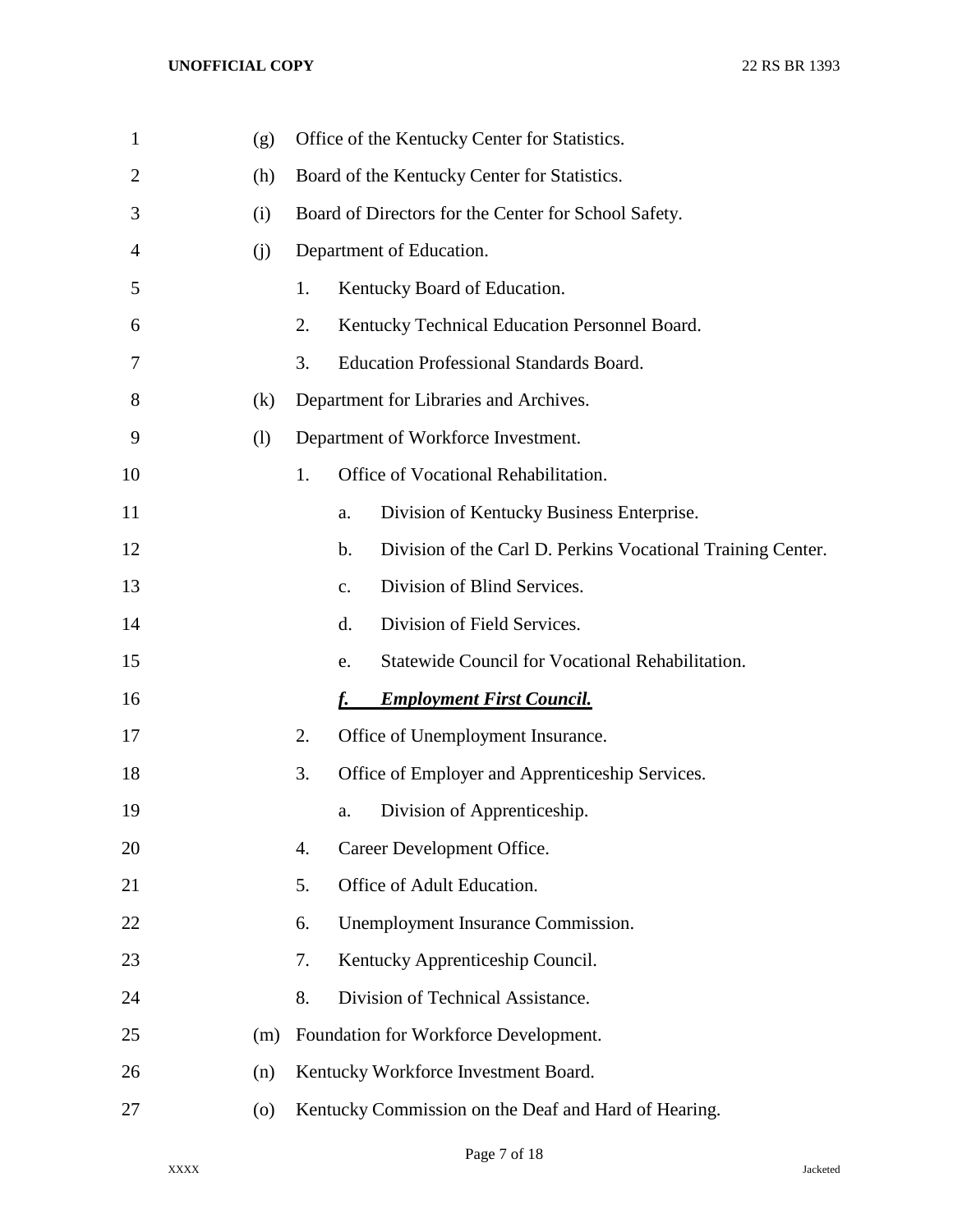| $\mathbf{1}$   |     | (p) |                  | Kentucky Educational Television.                     |
|----------------|-----|-----|------------------|------------------------------------------------------|
| $\overline{2}$ |     | (q) |                  | Kentucky Environmental Education Council.            |
| 3              | (3) |     |                  | <b>Energy and Environment Cabinet:</b>               |
| 4              |     | (a) |                  | Office of the Secretary.                             |
| 5              |     |     | 1.               | Office of Legislative and Intergovernmental Affairs. |
| 6              |     |     | 2.               | Office of Legal Services.                            |
| 7              |     |     |                  | Legal Division I.<br>a.                              |
| 8              |     |     |                  | Legal Division II.<br>$\mathbf b$ .                  |
| 9              |     |     | 3.               | Office of Administrative Hearings.                   |
| 10             |     |     | $\overline{4}$ . | Office of Communication.                             |
| 11             |     |     | 5.               | Mine Safety Review Commission.                       |
| 12             |     |     | 6.               | Office of Kentucky Nature Preserves.                 |
| 13             |     |     | 7.               | Kentucky Public Service Commission.                  |
| 14             |     | (b) |                  | Department for Environmental Protection.             |
| 15             |     |     | 1.               | Office of the Commissioner.                          |
| 16             |     |     | 2.               | Division for Air Quality.                            |
| 17             |     |     | 3.               | Division of Water.                                   |
| 18             |     |     | 4.               | Division of Environmental Program Support.           |
| 19             |     |     | 5.               | Division of Waste Management.                        |
| 20             |     |     | 6.               | Division of Enforcement.                             |
| 21             |     |     | 7.               | Division of Compliance Assistance.                   |
| 22             |     | (c) |                  | Department for Natural Resources.                    |
| 23             |     |     | 1.               | Office of the Commissioner.                          |
| 24             |     |     | 2.               | Division of Mine Permits.                            |
| 25             |     |     | 3.               | Division of Mine Reclamation and Enforcement.        |
| 26             |     |     | 4.               | Division of Abandoned Mine Lands.                    |
| 27             |     |     | 5.               | Division of Oil and Gas.                             |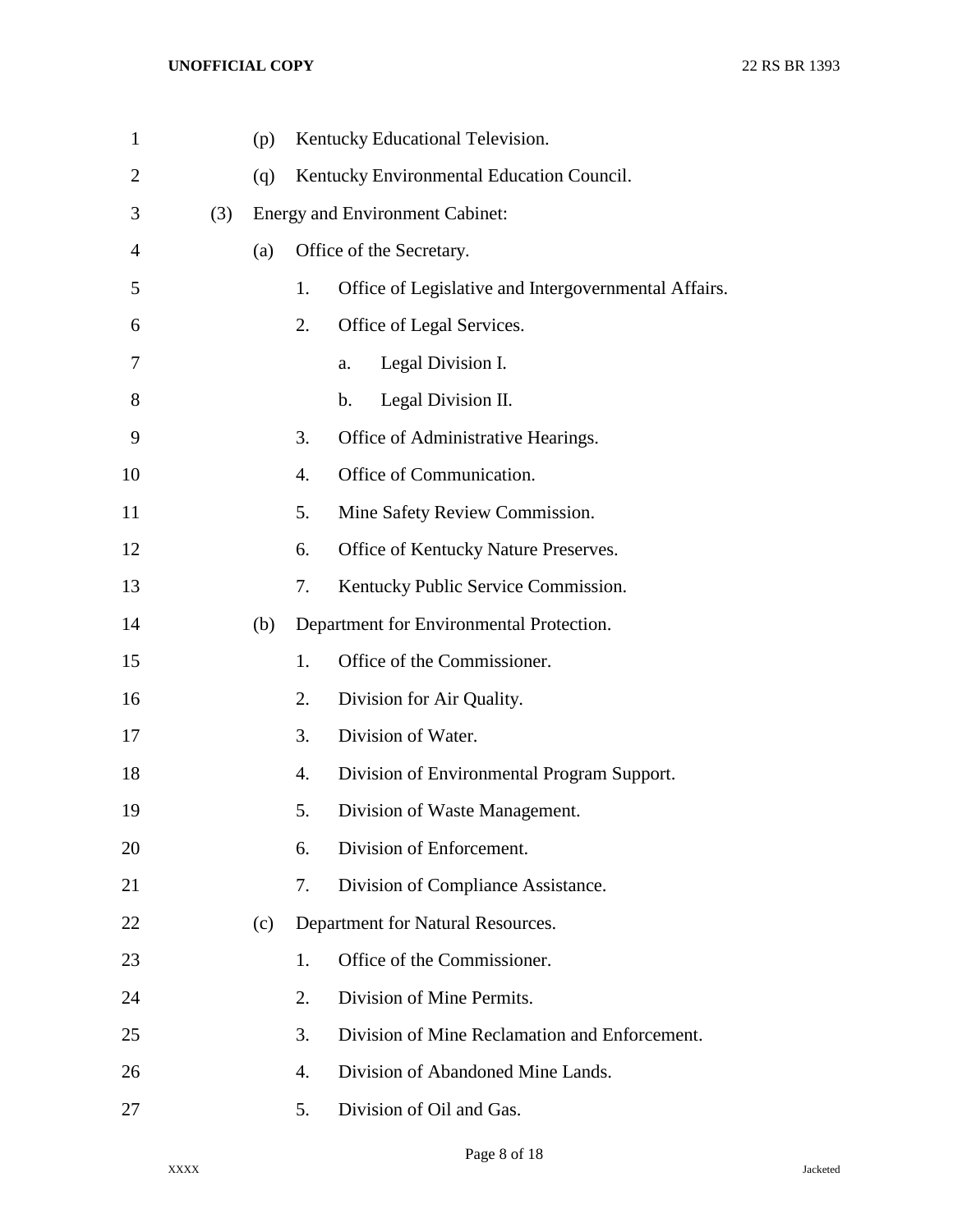| $\mathbf{1}$ |     |     | 6. |               | Division of Mine Safety.                            |
|--------------|-----|-----|----|---------------|-----------------------------------------------------|
| 2            |     |     | 7. |               | Division of Forestry.                               |
| 3            |     |     | 8. |               | Division of Conservation.                           |
| 4            |     |     | 9. |               | Office of the Reclamation Guaranty Fund.            |
| 5            |     | (d) |    |               | Office of Energy Policy.                            |
| 6            |     |     | 1. |               | Division of Energy Assistance.                      |
| 7            |     | (e) |    |               | Office of Administrative Services.                  |
| 8            |     |     | 1. |               | Division of Human Resources Management.             |
| 9            |     |     | 2. |               | Division of Financial Management.                   |
| 10           |     |     | 3. |               | Division of Information Services.                   |
| 11           | (4) |     |    |               | Public Protection Cabinet.                          |
| 12           |     | (a) |    |               | Office of the Secretary.                            |
| 13           |     |     | 1. |               | Office of Communications and Public Outreach.       |
| 14           |     |     | 2. |               | Office of Legal Services.                           |
| 15           |     |     |    | a.            | Insurance Legal Division.                           |
| 16           |     |     |    | b.            | Charitable Gaming Legal Division.                   |
| 17           |     |     |    | c.            | Alcoholic Beverage Control Legal Division.          |
| 18           |     |     |    | d.            | Housing, Buildings and Construction Legal Division. |
| 19           |     |     |    | e.            | Financial Institutions Legal Division.              |
| 20           |     |     |    | f.            | Professional Licensing Legal Division.              |
| 21           |     |     | 3. |               | Office of Administrative Hearings.                  |
| 22           |     |     | 4. |               | Office of Administrative Services.                  |
| 23           |     |     |    | a.            | Division of Human Resources.                        |
| 24           |     |     |    | $\mathbf b$ . | Division of Fiscal Responsibility.                  |
| 25           |     | (b) |    |               | Office of Claims and Appeals.                       |
| 26           |     |     | 1. |               | Board of Tax Appeals.                               |
| 27           |     |     | 2. |               | Board of Claims.                                    |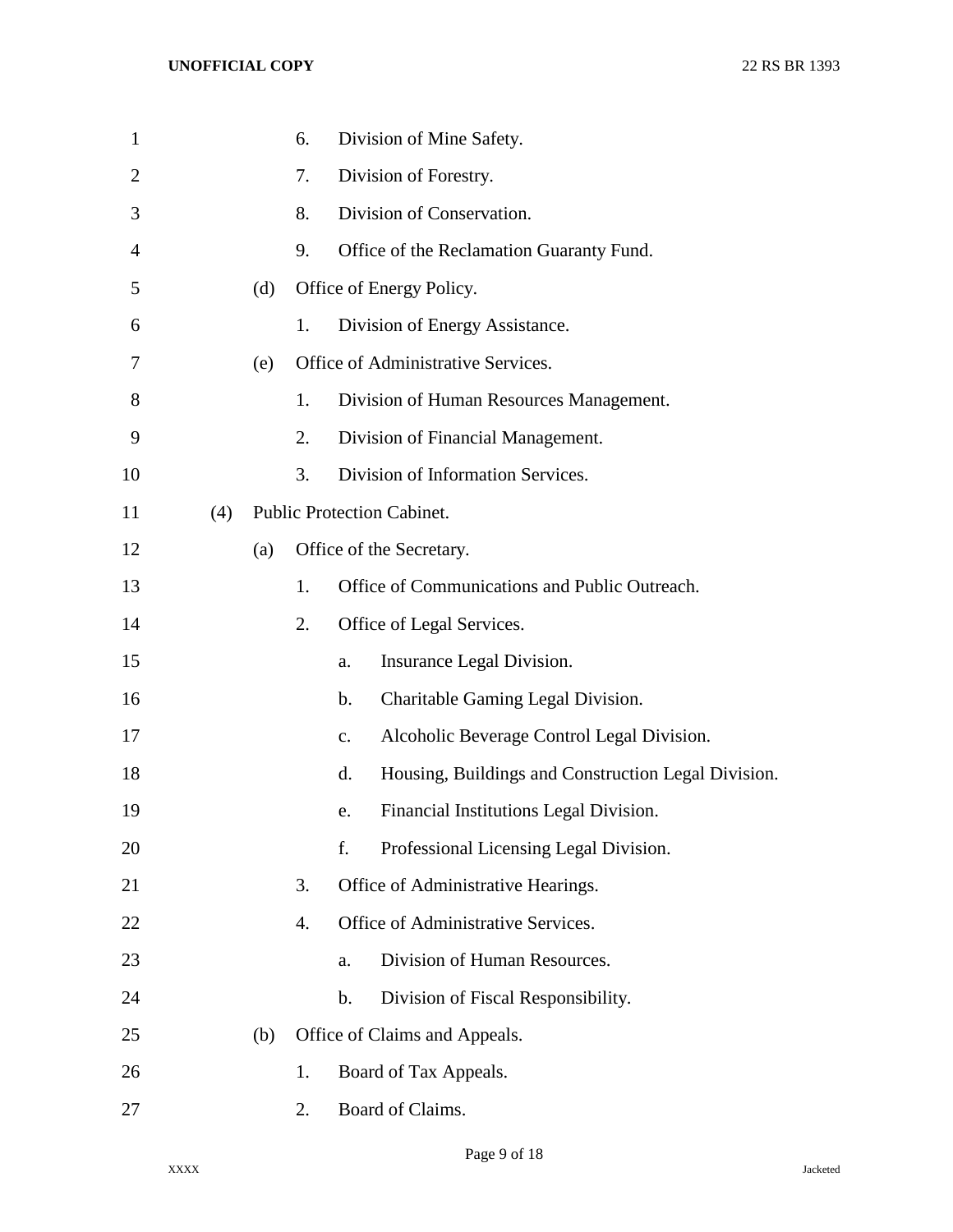| $\mathbf{1}$ |     | 3. |                | Crime Victims Compensation Board.                       |
|--------------|-----|----|----------------|---------------------------------------------------------|
| 2            | (c) |    |                | Kentucky Boxing and Wrestling Commission.               |
| 3            | (d) |    |                | Kentucky Horse Racing Commission.                       |
| 4            |     | 1. |                | Office of Executive Director.                           |
| 5            |     |    | a.             | Division of Pari-mutuel Wagering and Compliance.        |
| 6            |     |    | $\mathbf b$ .  | Division of Stewards.                                   |
| 7            |     |    | $\mathbf{c}$ . | Division of Licensing.                                  |
| 8            |     |    | d.             | Division of Enforcement.                                |
| 9            |     |    | e.             | Division of Incentives and Development.                 |
| 10           |     |    | f.             | Division of Veterinary Services.                        |
| 11           | (e) |    |                | Department of Alcoholic Beverage Control.               |
| 12           |     | 1. |                | Division of Distilled Spirits.                          |
| 13           |     | 2. |                | Division of Malt Beverages.                             |
| 14           |     | 3. |                | Division of Enforcement.                                |
| 15           | (f) |    |                | Department of Charitable Gaming.                        |
| 16           |     | 1. |                | Division of Licensing and Compliance.                   |
| 17           |     | 2. |                | Division of Enforcement.                                |
| 18           | (g) |    |                | Department of Financial Institutions.                   |
| 19           |     | 1. |                | Division of Depository Institutions.                    |
| 20           |     | 2. |                | Division of Non-Depository Institutions.                |
| 21           |     | 3. |                | Division of Securities.                                 |
| 22           | (h) |    |                | Department of Housing, Buildings and Construction.      |
| 23           |     | 1. |                | Division of Fire Prevention.                            |
| 24           |     | 2. |                | Division of Plumbing.                                   |
| 25           |     | 3. |                | Division of Heating, Ventilation, and Air Conditioning. |
| 26           |     | 4. |                | Division of Building Code Enforcement.                  |
| 27           | (i) |    |                | Department of Insurance.                                |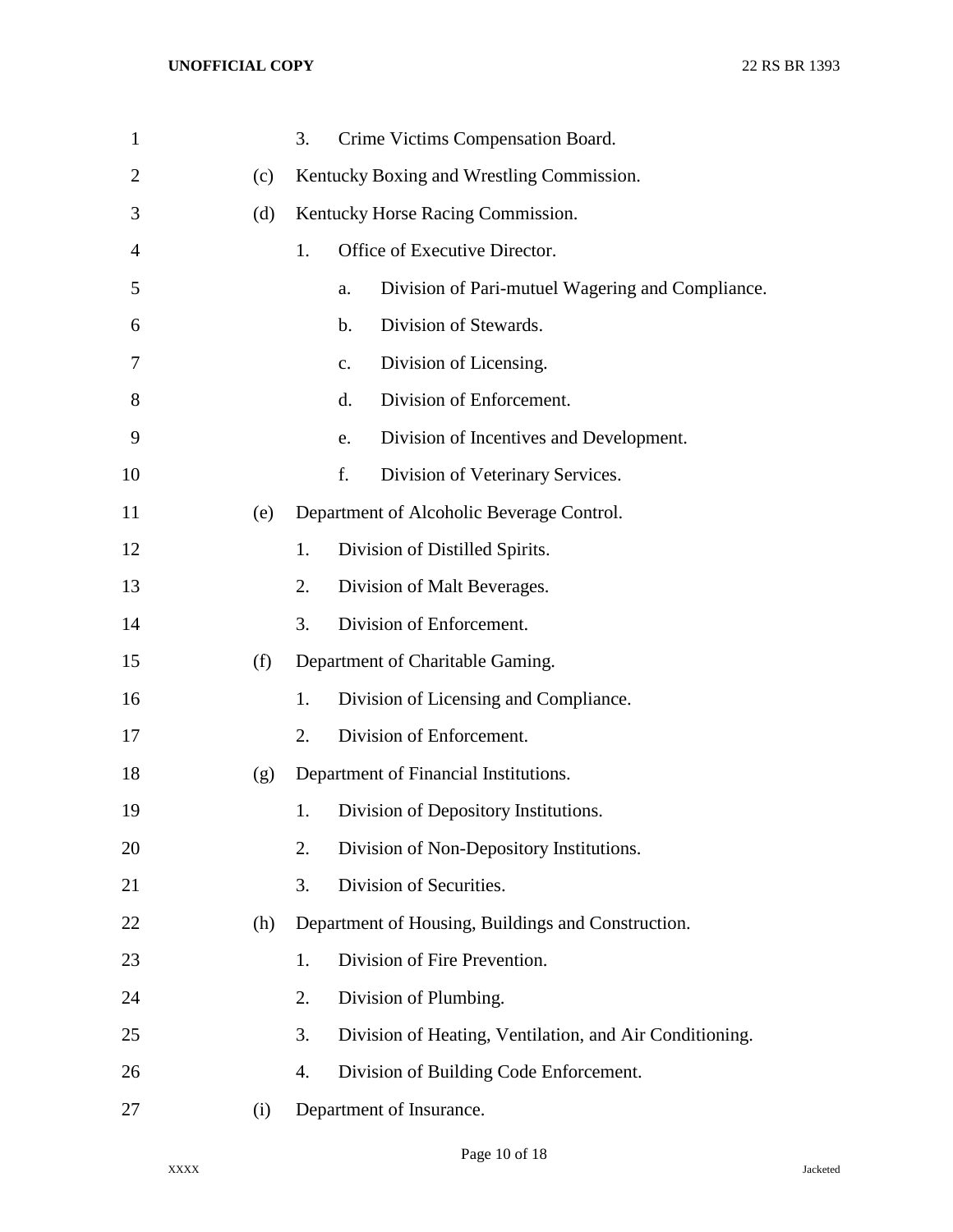| $\mathbf{1}$   |     |     | 1.             |                | Division of Health and Life Insurance and Managed Care.  |
|----------------|-----|-----|----------------|----------------|----------------------------------------------------------|
| $\overline{2}$ |     |     | 2.             |                | Division of Property and Casualty Insurance.             |
| 3              |     |     | 3.             |                | Division of Administrative Services.                     |
| 4              |     |     | 4.             |                | Division of Financial Standards and Examination.         |
| 5              |     |     | 5.             |                | Division of Licensing.                                   |
| 6              |     |     | 6.             |                | Division of Insurance Fraud Investigation.               |
| 7              |     |     | 7.             |                | Division of Consumer Protection.                         |
| 8              |     | (j) |                |                | Department of Professional Licensing.                    |
| 9              |     |     | 1.             |                | Real Estate Authority.                                   |
| 10             | (5) |     | Labor Cabinet. |                |                                                          |
| 11             |     | (a) |                |                | Office of the Secretary.                                 |
| 12             |     |     | 1.             |                | Office of General Counsel.                               |
| 13             |     |     |                | a.             | Workplace Standards Legal Division.                      |
| 14             |     |     |                | $\mathbf b$ .  | Workers' Claims Legal Division.                          |
| 15             |     |     | 2.             |                | Office of Administrative Services.                       |
| 16             |     |     |                | a.             | Division of Human Resources Management.                  |
| 17             |     |     |                | $\mathbf b$ .  | Division of Fiscal Management.                           |
| 18             |     |     |                | $\mathbf{c}$ . | Division of Professional Development and Organizational  |
| 19             |     |     |                |                | Management.                                              |
| 20             |     |     |                | d.             | Division of Information Technology and Support Services. |
| 21             |     |     | 3.             |                | Office of Inspector General.                             |
| 22             |     | (b) |                |                | Department of Workplace Standards.                       |
| 23             |     |     | 1.             |                | Division of Occupational Safety and Health Compliance.   |
| 24             |     |     | 2.             |                | Division of Occupational Safety and Health Education and |
| 25             |     |     |                |                | Training.                                                |
| 26             |     |     | 3.             |                | Division of Wages and Hours.                             |
| 27             |     | (c) |                |                | Department of Workers' Claims.                           |
|                |     |     |                |                |                                                          |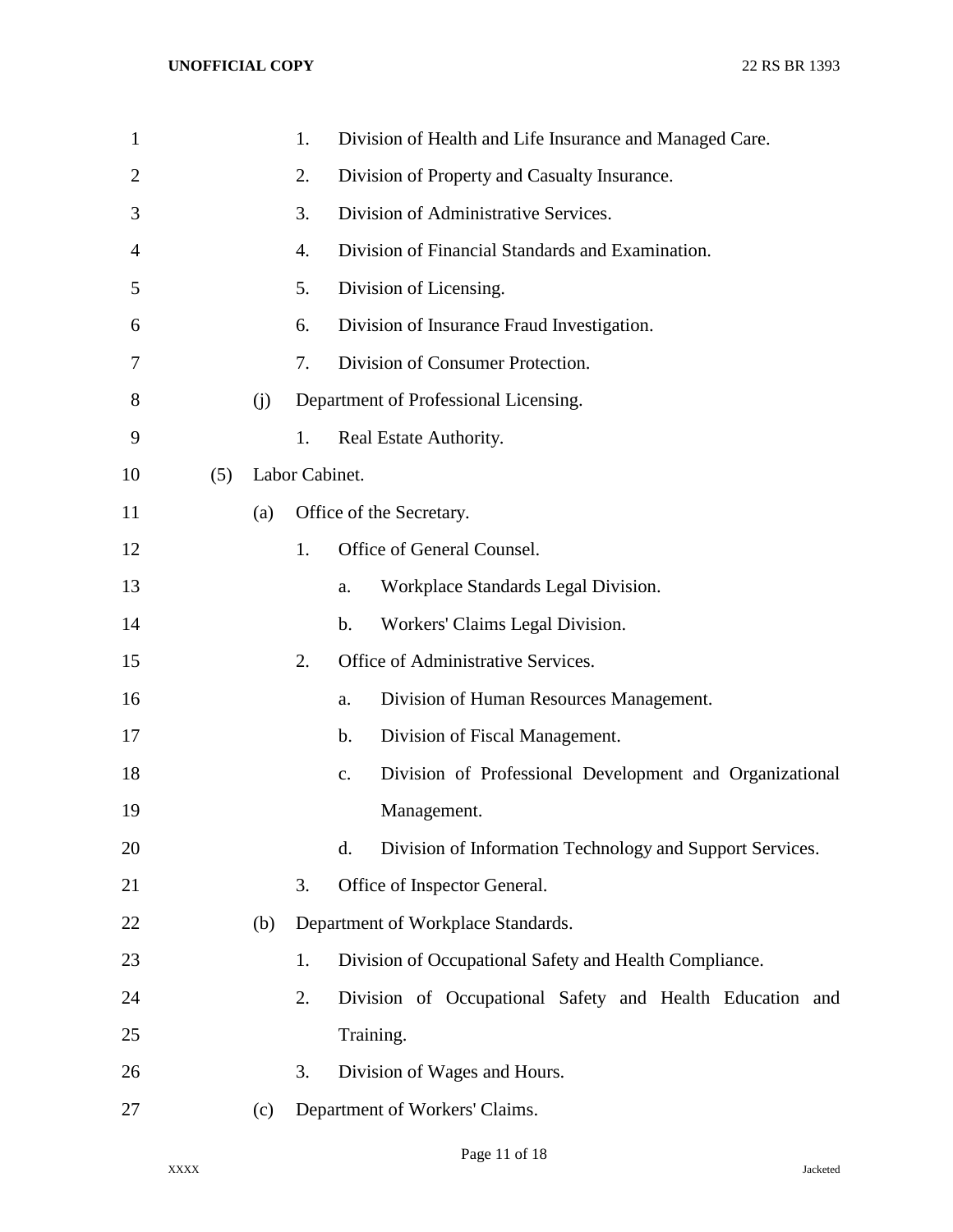| $\mathbf{1}$   |     |     | Division of Workers' Compensation Funds.<br>1.                |  |  |  |
|----------------|-----|-----|---------------------------------------------------------------|--|--|--|
| $\overline{2}$ |     |     | Office of Administrative Law Judges.<br>2.                    |  |  |  |
| 3              |     |     | Division of Claims Processing.<br>3.                          |  |  |  |
| $\overline{4}$ |     |     | Division of Security and Compliance.<br>4.                    |  |  |  |
| 5              |     |     | Division of Information Services.<br>5.                       |  |  |  |
| 6              |     |     | Division of Specialist and Medical Services.<br>6.            |  |  |  |
| 7              |     |     | Workers' Compensation Board.<br>7.                            |  |  |  |
| 8              |     | (d) | Workers' Compensation Funding Commission.                     |  |  |  |
| 9              |     | (e) | Occupational Safety and Health Standards Board.               |  |  |  |
| 10             |     | (f) | <b>State Labor Relations Board.</b>                           |  |  |  |
| 11             |     | (g) | Employers' Mutual Insurance Authority.                        |  |  |  |
| 12             |     | (h) | Kentucky Occupational Safety and Health Review Commission.    |  |  |  |
| 13             |     | (i) | Workers' Compensation Nominating Committee.                   |  |  |  |
| 14             | (6) |     | <b>Transportation Cabinet:</b>                                |  |  |  |
| 15             |     | (a) | Department of Highways.                                       |  |  |  |
| 16             |     |     | Office of Project Development.<br>1.                          |  |  |  |
| 17             |     |     | Office of Project Delivery and Preservation.<br>2.            |  |  |  |
| 18             |     |     | Office of Highway Safety.<br>3.                               |  |  |  |
| 19             |     |     | Highway District Offices One through Twelve.<br>4.            |  |  |  |
| 20             |     | (b) | Department of Vehicle Regulation.                             |  |  |  |
| 21             |     | (c) | Department of Aviation.                                       |  |  |  |
| 22             |     | (d) | Department of Rural and Municipal Aid.                        |  |  |  |
| 23             |     |     | Office of Local Programs.<br>1.                               |  |  |  |
| 24             |     |     | Office of Rural and Secondary Roads.<br>2.                    |  |  |  |
| 25             |     | (e) | Office of the Secretary.                                      |  |  |  |
| 26             |     |     | Office of Public Affairs.<br>1.                               |  |  |  |
| 27             |     |     | Office for Civil Rights and Small Business Development.<br>2. |  |  |  |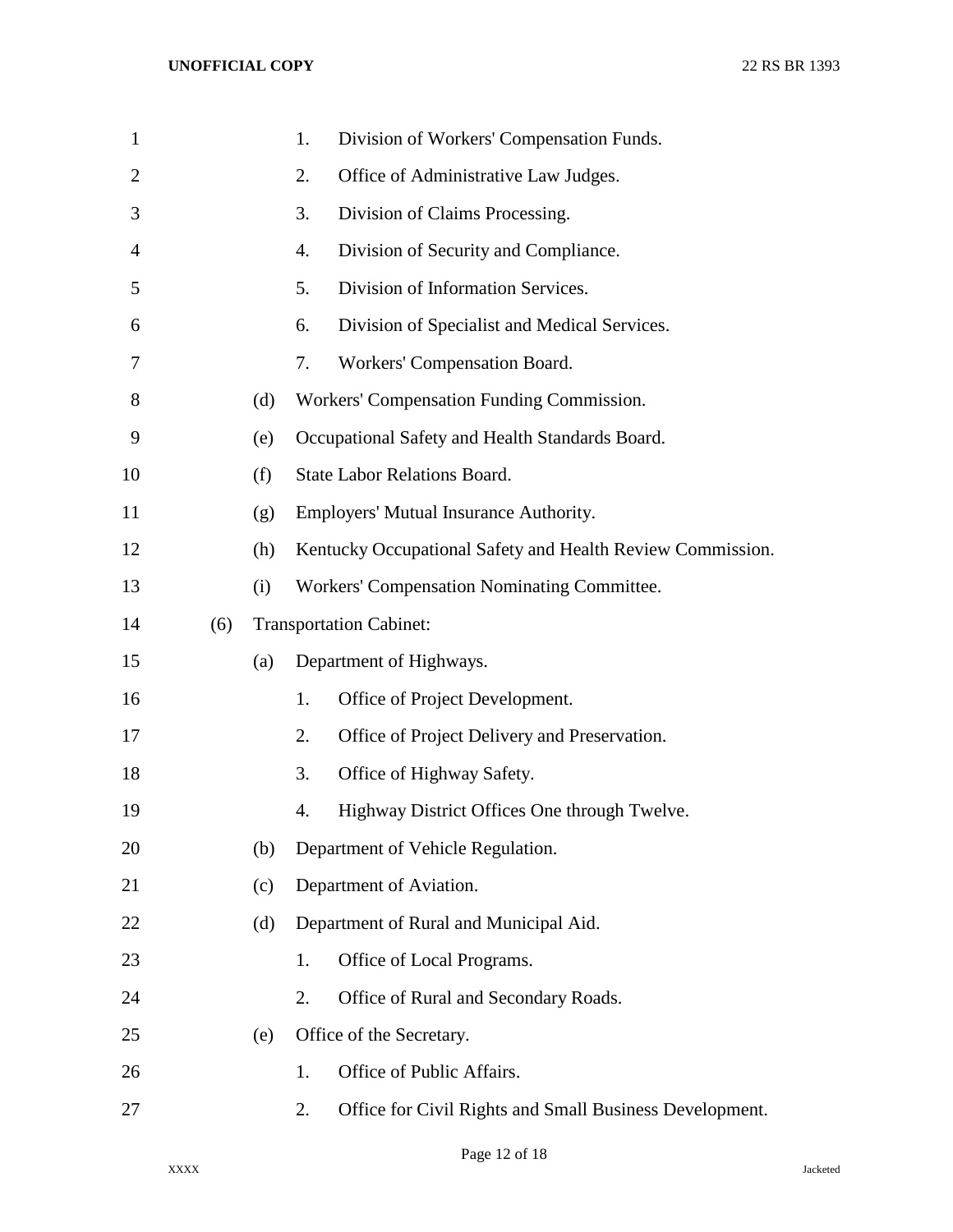| $\mathbf{1}$   |     |     | 3. |               | Office of Budget and Fiscal Management.                   |
|----------------|-----|-----|----|---------------|-----------------------------------------------------------|
| $\overline{2}$ |     |     | 4. |               | Office of Inspector General.                              |
| 3              |     |     | 5. |               | Secretary's Office of Safety.                             |
| 4              |     | (f) |    |               | Office of Support Services.                               |
| 5              |     | (g) |    |               | Office of Transportation Delivery.                        |
| 6              |     | (h) |    |               | Office of Audits.                                         |
| 7              |     | (i) |    |               | Office of Human Resource Management.                      |
| 8              |     | (i) |    |               | Office of Information Technology.                         |
| 9              |     | (k) |    |               | Office of Legal Services.                                 |
| 10             | (7) |     |    |               | <b>Cabinet for Economic Development:</b>                  |
| 11             |     | (a) |    |               | Office of the Secretary.                                  |
| 12             |     |     | 1. |               | Office of Legal Services.                                 |
| 13             |     |     | 2. |               | Department for Business Development.                      |
| 14             |     |     | 3. |               | Department for Financial Services.                        |
| 15             |     |     |    | a.            | Kentucky Economic Development Finance Authority.          |
| 16             |     |     |    | $\mathbf b$ . | Finance and Personnel Division.                           |
| 17             |     |     |    | c.            | IT and Resource Management Division.                      |
| 18             |     |     |    | d.            | Compliance Division.                                      |
| 19             |     |     |    | e.            | Incentive Administration Division.                        |
| 20             |     |     |    | f.            | Bluegrass State Skills Corporation.                       |
| 21             |     |     | 4. |               | Office of Marketing and Public Affairs.                   |
| 22             |     |     |    | a.            | Communications Division.                                  |
| 23             |     |     |    | $\mathbf b$ . | Graphics Design Division.                                 |
| 24             |     |     | 5. |               | Office of Workforce, Community Development, and Research. |
| 25             |     |     | 6. |               | Office of Entrepreneurship and Small Business Innovation. |
| 26             |     |     |    | a.            | Commission on Small Business Innovation and Advocacy.     |
| 27             | (8) |     |    |               | Cabinet for Health and Family Services:                   |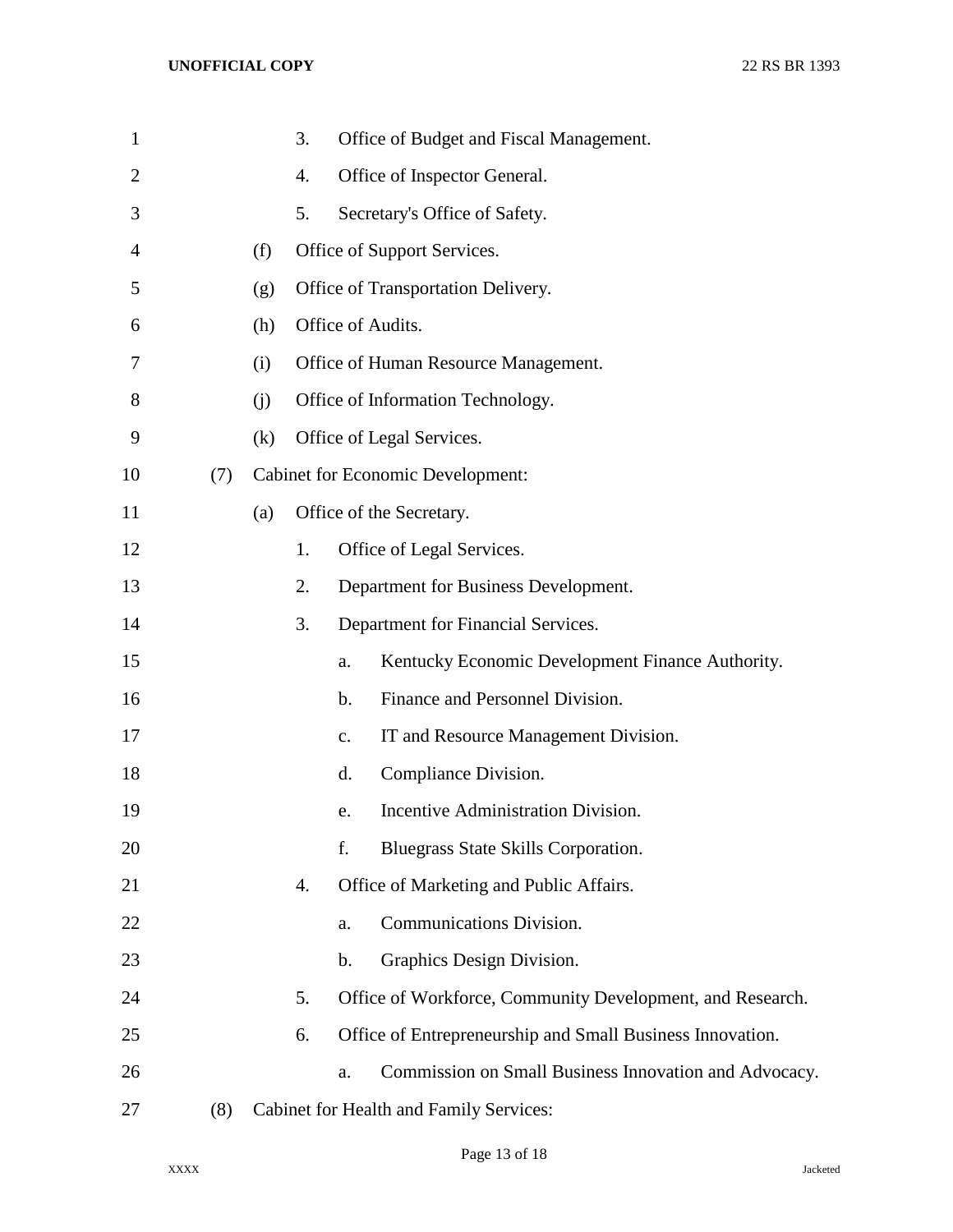| $\mathbf{1}$   |     | (a) | Office of the Secretary.                                         |  |
|----------------|-----|-----|------------------------------------------------------------------|--|
| $\overline{2}$ |     |     | 1.<br>Office of the Ombudsman and Administrative Review.         |  |
| 3              |     |     | 2.<br>Office of Public Affairs.                                  |  |
| 4              |     |     | 3.<br>Office of Legal Services.                                  |  |
| 5              |     |     | 4.<br>Office of Inspector General.                               |  |
| 6              |     |     | 5.<br>Office of Human Resource Management.                       |  |
| 7              |     |     | Office of Finance and Budget.<br>6.                              |  |
| 8              |     |     | 7.<br>Office of Legislative and Regulatory Affairs.              |  |
| 9              |     |     | 8.<br>Office of Administrative Services.                         |  |
| 10             |     |     | 9.<br>Office of Application Technology Services.                 |  |
| 11             |     | (b) | Department for Public Health.                                    |  |
| 12             |     | (c) | Department for Medicaid Services.                                |  |
| 13             |     | (d) | Department for Behavioral Health, Developmental and Intellectual |  |
| 14             |     |     | Disabilities.                                                    |  |
| 15             |     | (e) | Department for Aging and Independent Living.                     |  |
| 16             |     | (f) | Department for Community Based Services.                         |  |
| 17             |     | (g) | Department for Income Support.                                   |  |
| 18             |     | (h) | Department for Family Resource Centers and Volunteer Services.   |  |
| 19             |     | (i) | Office for Children with Special Health Care Needs.              |  |
| 20             |     | (j) | Office of Health Data and Analytics.                             |  |
| 21             | (9) |     | Finance and Administration Cabinet:                              |  |
| 22             |     | (a) | Office of the Secretary.                                         |  |
| 23             |     | (b) | Office of the Inspector General.                                 |  |
| 24             |     | (c) | Office of Legislative and Intergovernmental Affairs.             |  |
| 25             |     | (d) | Office of General Counsel.                                       |  |
| 26             |     | (e) | Office of the Controller.                                        |  |
| 27             |     | (f) | Office of Administrative Services.                               |  |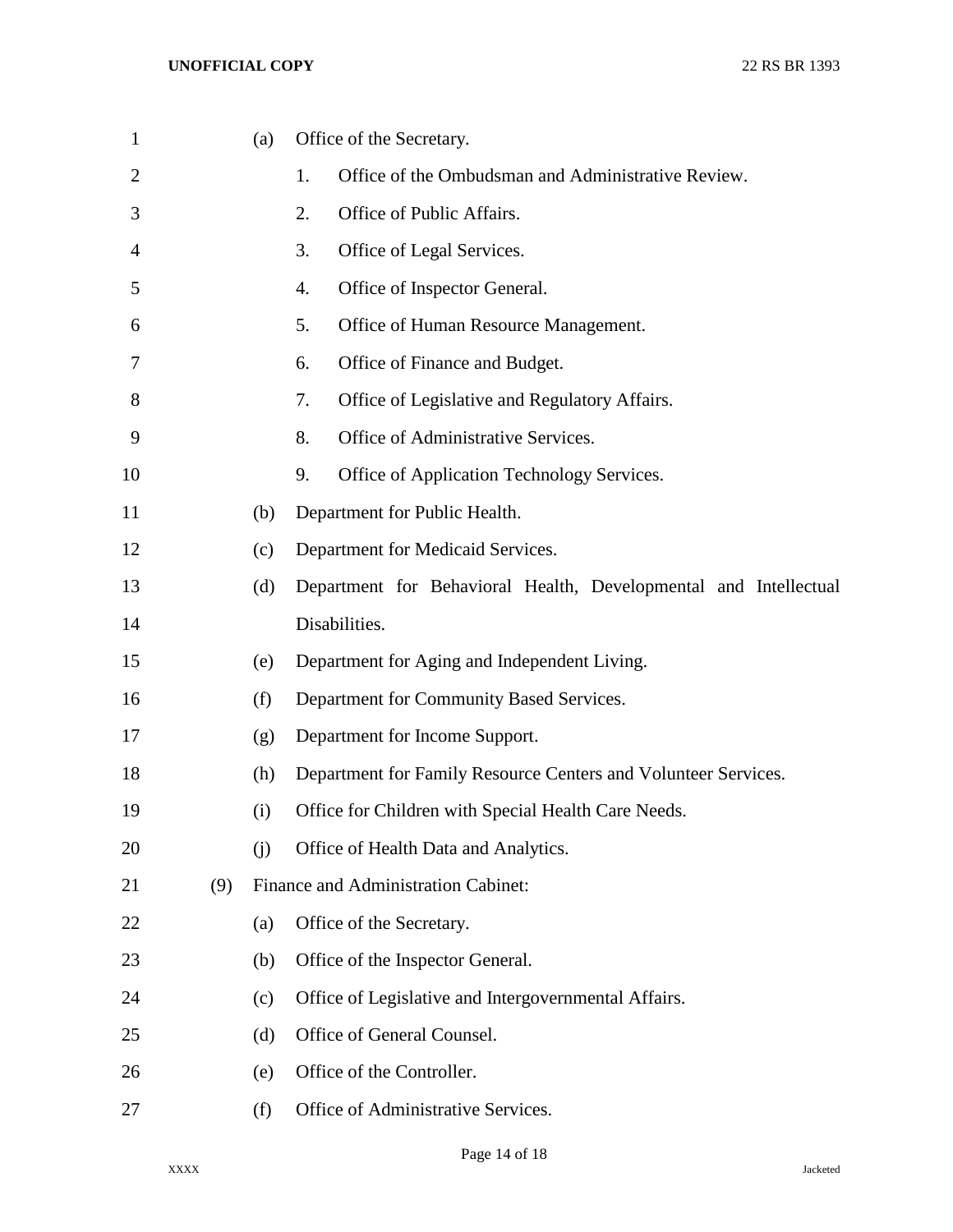| $\mathbf{1}$ | (g) | Office of Policy and Audit.                                     |
|--------------|-----|-----------------------------------------------------------------|
| 2            | (h) | Department for Facilities and Support Services.                 |
| 3            | (i) | Department of Revenue.                                          |
| 4            | (i) | Commonwealth Office of Technology.                              |
| 5            | (k) | State Property and Buildings Commission.                        |
| 6            | (1) | Office of Equal Employment Opportunity and Contract Compliance. |
| 7            | (m) | Kentucky Employees Retirement Systems.                          |
| 8            | (n) | Commonwealth Credit Union.                                      |
| 9            | (0) | State Investment Commission.                                    |
| 10           | (p) | Kentucky Housing Corporation.                                   |
| 11           | (q) | Kentucky Local Correctional Facilities Construction Authority.  |
| 12           | (r) | Kentucky Turnpike Authority.                                    |
| 13           | (s) | Historic Properties Advisory Commission.                        |
| 14           | (t) | Kentucky Higher Education Assistance Authority.                 |
| 15           | (u) | Kentucky River Authority.                                       |
| 16           | (v) | Kentucky Teachers' Retirement System Board of Trustees.         |
| 17           | (w) | Executive Branch Ethics Commission.                             |
| 18           |     | (10) Tourism, Arts and Heritage Cabinet:                        |
| 19           | (a) | Kentucky Department of Tourism.                                 |
| 20           |     | Division of Tourism Services.<br>1.                             |
| 21           |     | 2.<br>Division of Marketing and Administration.                 |
| 22           |     | Division of Communications and Promotions.<br>3.                |
| 23           | (b) | Kentucky Department of Parks.                                   |
| 24           |     | 1.<br>Division of Information Technology.                       |
| 25           |     | Division of Human Resources.<br>2.                              |
| 26           |     | 3.<br>Division of Financial Operations.                         |
| 27           |     | Division of Facilities Management.<br>4.                        |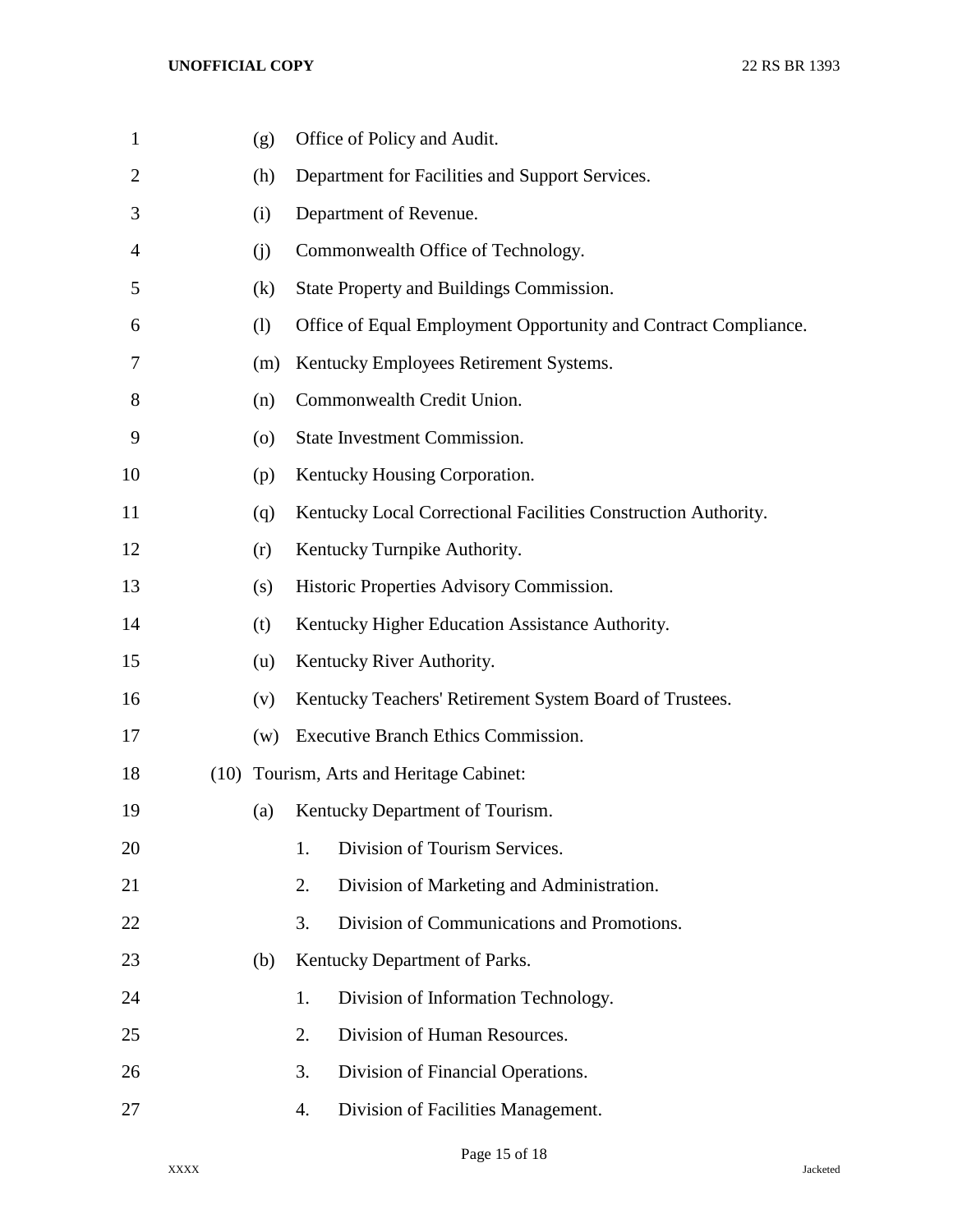| $\mathbf{1}$   |     | 5.               | Division of Facilities Maintenance.                           |
|----------------|-----|------------------|---------------------------------------------------------------|
| $\overline{2}$ |     | 6.               | Division of Customer Services.                                |
| 3              |     | 7.               | Division of Recreation.                                       |
| 4              |     | 8.               | Division of Golf Courses.                                     |
| 5              |     | 9.               | Division of Food Services.                                    |
| 6              |     | 10.              | Division of Rangers.                                          |
| 7              |     | 11.              | Division of Resort Parks.                                     |
| 8              |     | 12.              | Division of Recreational Parks and Historic Sites.            |
| 9              | (c) |                  | Department of Fish and Wildlife Resources.                    |
| 10             |     | 1.               | Division of Law Enforcement.                                  |
| 11             |     | $\overline{2}$ . | Division of Administrative Services.                          |
| 12             |     | 3.               | Division of Engineering, Infrastructure, and Technology.      |
| 13             |     | $\overline{4}$ . | Division of Fisheries.                                        |
| 14             |     | 5.               | Division of Information and Education.                        |
| 15             |     | 6.               | Division of Wildlife.                                         |
| 16             |     | 7.               | Division of Marketing.                                        |
| 17             | (d) |                  | Kentucky Horse Park.                                          |
| 18             |     | 1.               | Division of Support Services.                                 |
| 19             |     | 2.               | Division of Buildings and Grounds.                            |
| 20             |     | 3.               | Division of Operational Services.                             |
| 21             | (e) |                  | Kentucky State Fair Board.                                    |
| 22             |     | 1.               | Office of Administrative and Information Technology Services. |
| 23             |     | 2.               | Office of Human Resources and Access Control.                 |
| 24             |     | 3.               | Division of Expositions.                                      |
| 25             |     | 4.               | Division of Kentucky Exposition Center Operations.            |
| 26             |     | 5.               | Division of Kentucky International Convention Center.         |
| 27             |     | 6.               | Division of Public Relations and Media.                       |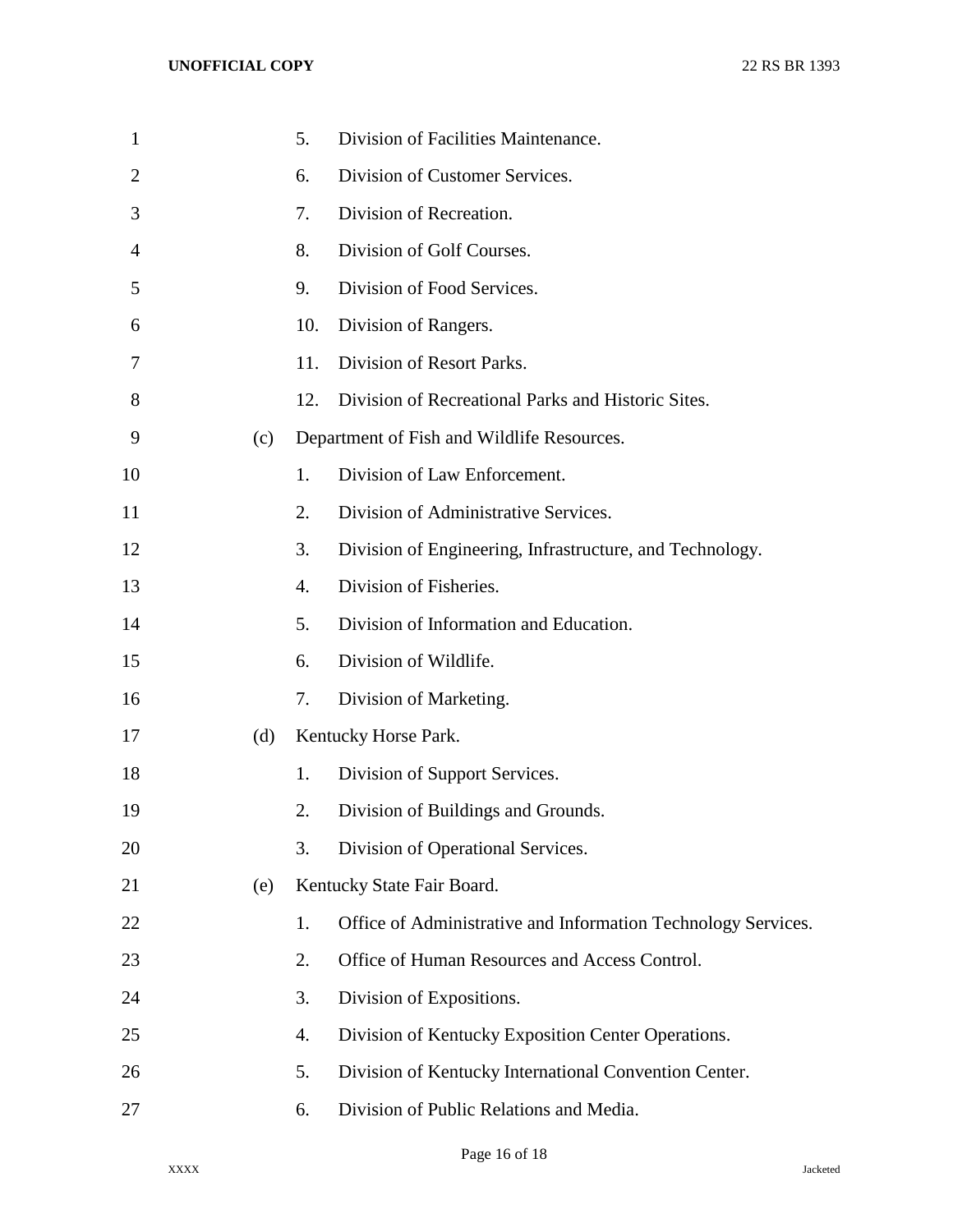| $\mathbf{1}$   |         | Division of Venue Services.<br>7.                             |
|----------------|---------|---------------------------------------------------------------|
| $\overline{2}$ |         | 8.<br>Division of Personnel Management and Staff Development. |
| 3              |         | Division of Sales.<br>9.                                      |
| 4              |         | 10.<br>Division of Security and Traffic Control.              |
| 5              |         | 11.<br>Division of Information Technology.                    |
| 6              |         | Division of the Louisville Arena.<br>12.                      |
| 7              |         | 13.<br>Division of Fiscal and Contract Management.            |
| 8              |         | Division of Access Control.<br>14.                            |
| 9              | (f)     | Office of the Secretary.                                      |
| 10             |         | Office of Finance.<br>1.                                      |
| 11             |         | 2.<br>Office of Government Relations and Administration.      |
| 12             | (g)     | Office of Legal Affairs.                                      |
| 13             | (h)     | Office of Human Resources.                                    |
| 14             | (i)     | Office of Public Affairs and Constituent Services.            |
| 15             | (i)     | Office of Arts and Cultural Heritage.                         |
| 16             | (k)     | Kentucky African-American Heritage Commission.                |
| 17             | (1)     | Kentucky Foundation for the Arts.                             |
| 18             | (m)     | Kentucky Humanities Council.                                  |
| 19             | (n)     | Kentucky Heritage Council.                                    |
| 20             | $\circ$ | Kentucky Arts Council.                                        |
| 21             | (p)     | Kentucky Historical Society.                                  |
| 22             |         | Division of Museums.<br>1.                                    |
| 23             |         | Division of Oral History and Educational Outreach.<br>2.      |
| 24             |         | Division of Research and Publications.<br>3.                  |
| 25             |         | Division of Administration.<br>4.                             |
| 26             | (q)     | Kentucky Center for the Arts.                                 |
| 27             |         | Division of Governor's School for the Arts.<br>1.             |